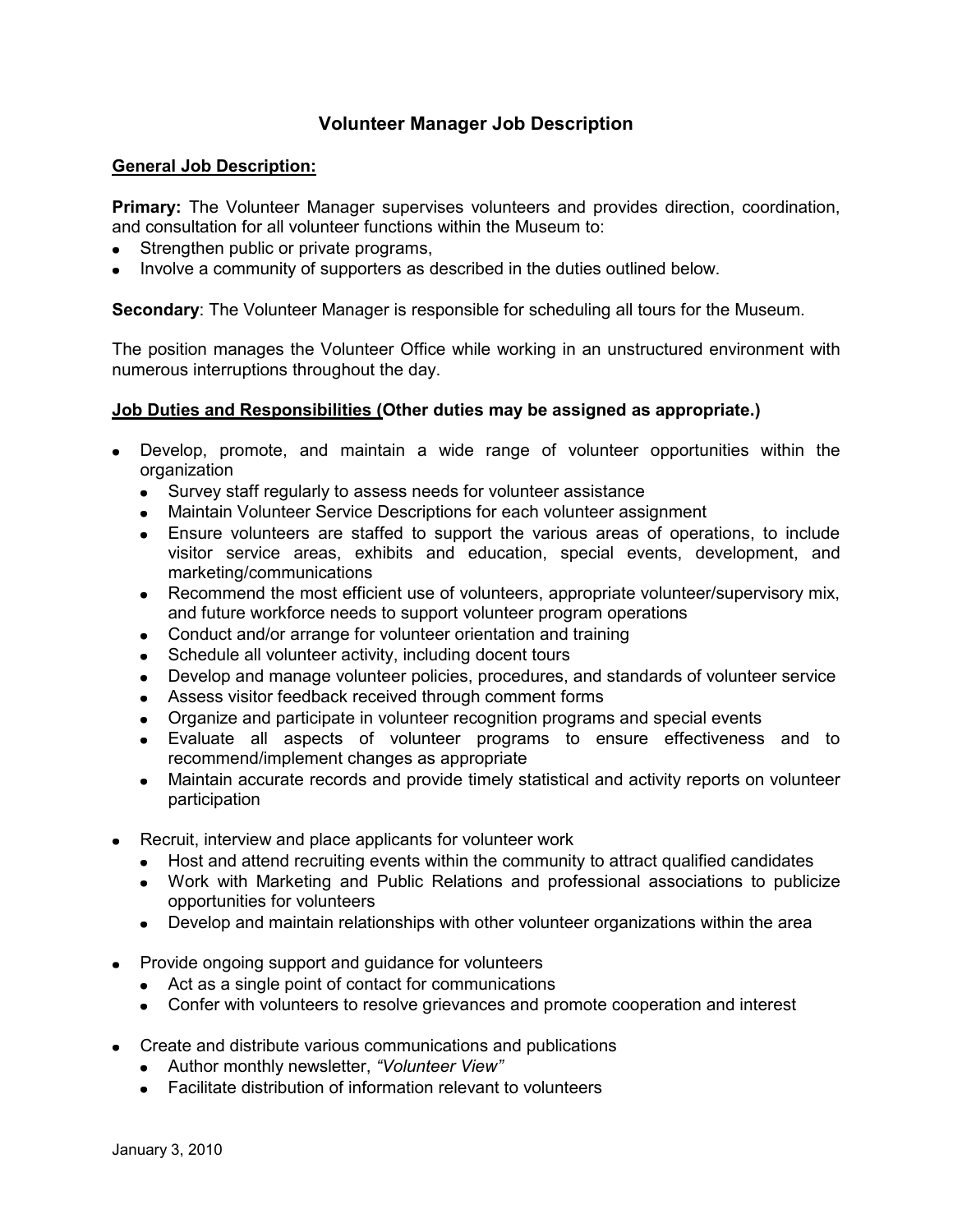- Author written communications such as letters, Museum practices, instructions, or other media, as appropriate
- Conduct tours as needed or requested
- Perform as Sponsor for the Volunteer Council
	- Attend Council meetings
	- Provide advice and direction to the Council
	- Assure Council activities are aligned with the mission and vision of The Dali Museum
	- Promote activities and achievements of the Council
	- Assist Council in acquiring funding of volunteer related events, as necessary
- Assist with other volunteer organizations established by other departments, including education interns, education volunteers, development volunteers including the Regional Council, and membership volunteers including the Zodiac group
- Identify community outreach opportunities such as fairs, festivals, local markets and organizations
	- Maintain schedule of opportunities
	- Work proactively with staff to provide accurate information and assistance to the volunteer
- Develop and oversee program budget
- Remain current in general office technology
	- Train volunteers to use office and specialized equipment when appropriate
- Coordinate reservations for group tours<sup>1</sup>
	- Handle telephone, voicemail, written, and e-mail inquiries for information regarding group visits
	- Inform customers of all pertinent Group Visit policies
	- Send out Group Visit collateral and museum brochures, as appropriate
	- Maintain Group Tour schedule in an accurate and timely fashion
	- Send confirmation and reminders
	- Work with volunteers and admission staff to manage/assist groups before they arrive and upon arrival to provide the best experience and minimize confusion and problems for other visitors
	- Enter group tour data into Raisers Edge
	- Maintain previous tour list for mailings
	- Build relationships with groups through service and follow up communication that results in return group visits
	- Conduct post-visit calls to track successes and identify problems so that relationships are maintained and system improvements are made

 $\overline{a}$ 

<sup>&</sup>lt;sup>1</sup> While the Group Sales Representative reports to the Deputy Directory for Marketing and Administration, the position regularly interfaces with numerous other Museum members including staff in the development, admissions and education